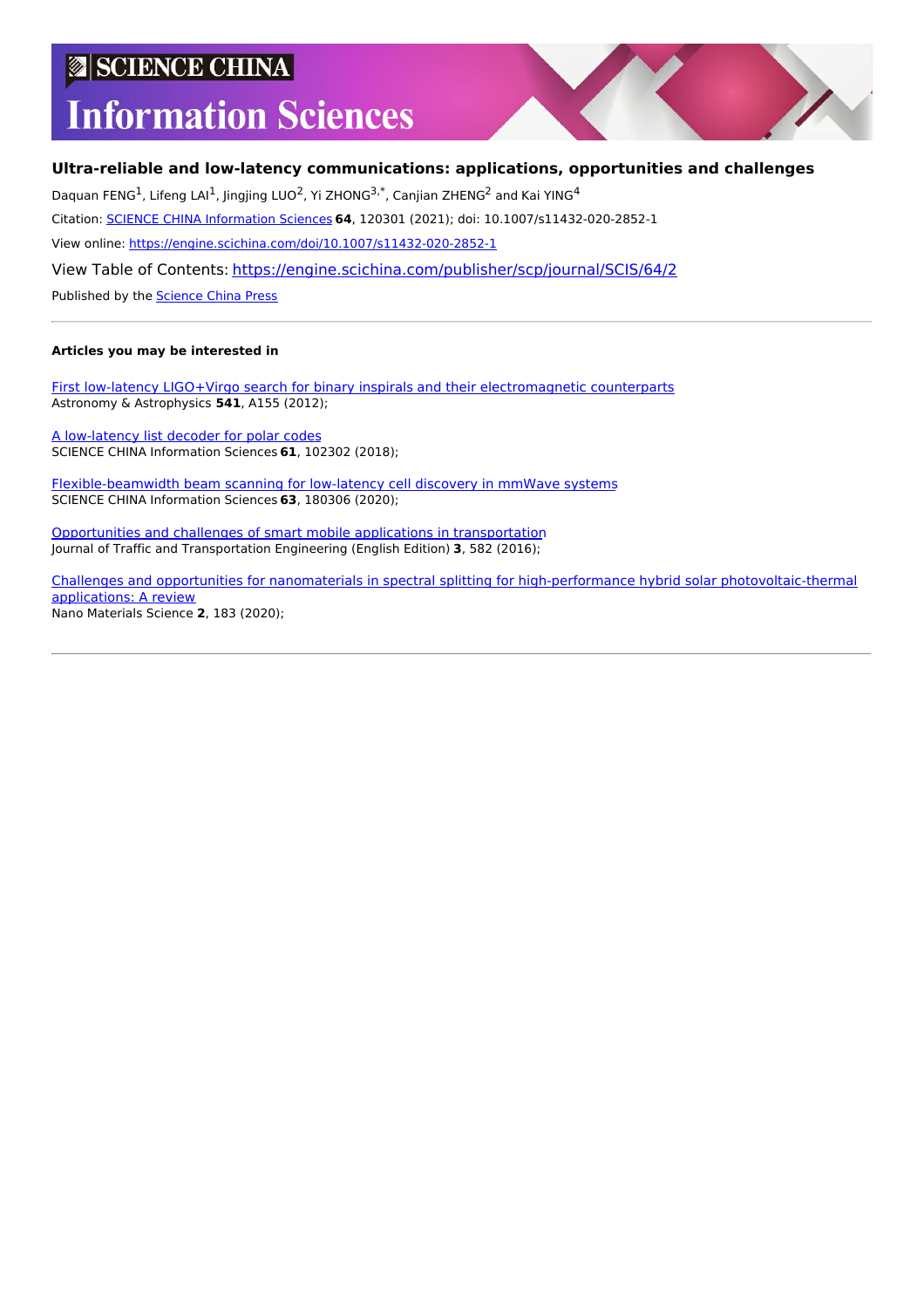# SCIENCE CHINA Information Sciences



. REVIEW .

February 2021, Vol. 64 120301:1–120301:12 <https://doi.org/10.1007/s11432-020-2852-1>

Special Focus on Ultra-Reliable Low-Latency Communications in Wireless Networks

# Ultra-reliable and low-latency communications: applications, opportunities and challenges

Daquan FENG<sup>1</sup>, Lifeng LAI<sup>1</sup>, Jingjing LUO<sup>2</sup>, Yi ZHONG<sup>3\*</sup>, Canjian ZHENG<sup>2</sup> & Kai YING<sup>4</sup>

 $1$ College of Electronic and Information Engineering, Shenzhen University, Shenzhen 518060, China;  $^{2}$ School of Electronic and Information Engineering, Harbin Institute of Technology, Shenzhen 518055, China; <sup>3</sup>School of Electronic Information and Communications, Huazhong University of Science and Technology, Wuhan 430074, China; <sup>4</sup>Sharp Laboratories of America, Camas 98607, USA

Received 15 January 2020/Accepted 24 March 2020/Published online 20 January 2021

Abstract In the upcoming 5G and beyond systems, ultra-reliable and low latency communication (URLLC) has been considered as the key enabler to support diverse mission-critical services, such as industrial automation, remote healthcare, and intelligent transportation. However, the two stringent requirements of URLLC: extremely low latency and ultra-strict reliability have posed great challenges in system designing. In this article, the basic concepts and the potential applications of URLLC are first introduced. Then, the state-ofthe-art research of URLLC in the physical layer, link layer and the network layer are overviewed. In addition, some potential research topics and challenges are also identified.

Keywords ultra-reliable and low-latency, advanced transmission technologies, physical layer, network design, real-time guarantee

Citation Feng D Q, Lai L F, Luo J J, et al. Ultra-reliable and low-latency communications: applications, opportunities and challenges. Sci China Inf Sci, 2021, 64(2): 120301, <https://doi.org/10.1007/s11432-020-2852-1>

## 1 Introduction

The emerging fifth-generation (5G) of wireless cellular networks has been considered as a revolutionary technology that will reshape many different industries and also improve the living standards for people in the planet as well as bring huge economic benefits in the coming years. According to a recent market analysis report, 5G is expected to enable 13.2 trillion dollars of global economic output in 2035 [1]. Therefore, the world's leading operators and manufactures are striving to develop the 5G technology. The main focus of the 5G networks is to increase the capacity, connection density, and also network availability while enhancing reliability and reducing latency [2]. To separate the diverse performance requirements and support a variety of services, 5G has considered three major service categories: enhanced mobile broadband (eMBB) to provide high data rate and spectral efficiency, massive machine-type communication (mMTC) enabling the access of a large number of machine-type devices, and ultra-reliable and low latency communication (URLLC) to support the mission-critical communications [3,4]. Among the three service categories, URLLC could be the most challenging one to achieve. The other two services, i.e., eMBB and mMTC, can evolve based on the traditional design of cellular networks, to provide a larger rate for a larger number of equipment. URLLC brings new requirements, i.e., a hard delay constraint and a high reliability. Thus, URLLC has attracted increasing attention from both the academic and industrial communities [5, 6].

URLLC is crucial for enabling mission-critical services and has the potential to transform many different industries, as illustrated in Figure 1.

The potential applications include: industrial automation [7], remote healthcare [8], intelligent transportation [9], augmented reality/virtual reality (AR/VR) [10] and smart grid [11].

<sup>\*</sup> Corresponding author (email: yzhong@hust.edu.cn)

c Science China Press and Springer-Verlag GmbH Germany, part of Springer Nature 2021 <info.scichina.com><link.springer.com>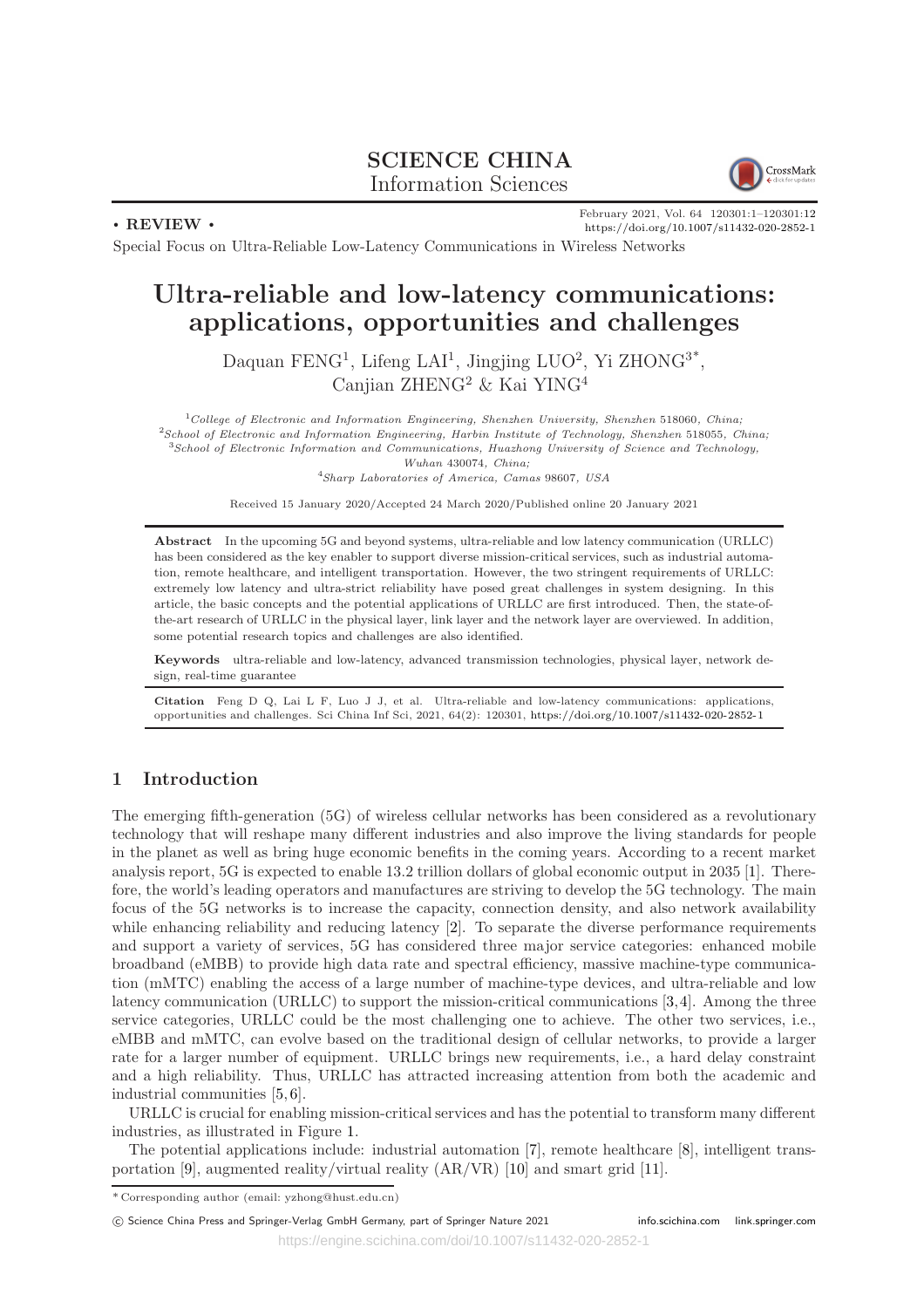

Figure 1 (Color online) Applications and network architecture of URLLC.

Table 1 The requirements of mission-critical services in URLLC

| Mission-critical services  | $E2E$ latency $(ms)$ | Reliability $(\%)$ |  |
|----------------------------|----------------------|--------------------|--|
| Industrial automation      | $0.25 - 10$          | 99.9999999         |  |
| Remote healthcare          | < 30                 | 99.999             |  |
| Intelligent transportation | $1 - 100$            | 99.9999            |  |
| AR/VR                      | $0.4 - 20$           | 99.999             |  |
| Smart grid                 | $3 - 20$             | 99.999             |  |

• Industrial automation. As one of the key enabling technologies in the fourth industrial revolution, URLLC is expected to deploy in factories to automate the mission-critical processes such as robot motion control and tactile iteration. Compared the traditional wired connections, using URLLC technology can help to reduce the operational cost and also improve the deployment flexibility.

• Remote healthcare. In the telemedicine services such as remote diagnosis, remote surgery, and emergency response, the date transmission is life critical. URLLC supports the timely and reliably delivery of various data, and thus it enables to provide better medical services to people in the remote areas and also reduce regional imbalance in the health workforce.

• Intelligent transportation. URLLC allows the exchange of information among vehicles, infrastructures, and pedestrians with high reliabilities in a very short time. Thus it can help to enhance road safety and improve traffic efficiency. The typical usage cases include: automated overtake, cooperative collision avoidance, high density platooning, and traffic management.

• AR/VR. AR aims to enhance the real environment with graphics whereas VR focuses on creating a totally virtual and simulated experience. Both of them have the extremely strict requirements of the latency and reliability. URLLC supports the reliable real-time data transmission for AR/VR, and could solve the cyber sickness and the uncomfortable user experience caused by lengthy delay between action and response. Thus, URLLC is helpful to accelerate the prosperity of AR/VR industry.

• Smart grid. Smart grid consists of many mission-critical services, such as fault diagnosis and accurate positioning, fault isolation and system restoration as well as remote decoupling protections. Because there are a large number of power distribution grid lines and stations, the cable/fibre based solution will bring a huge deployment cost. Therefore, URLLC can provide a cost-effective alternative solution for fibre optics to carry out the real-time protection and control over the distributed grid lines and stations.

In addition, the specifical requirements in terms of latency and reliability of aforementioned applications are shown in Table 1.

Based on the potential use cases and applications, the 3rd generation partnership project (3GPP) has specified some service requirements and system features for general URLLC. Specifically, the reliability

https://engine.scichina.com/doi/10.1007/s11432-020-2852-1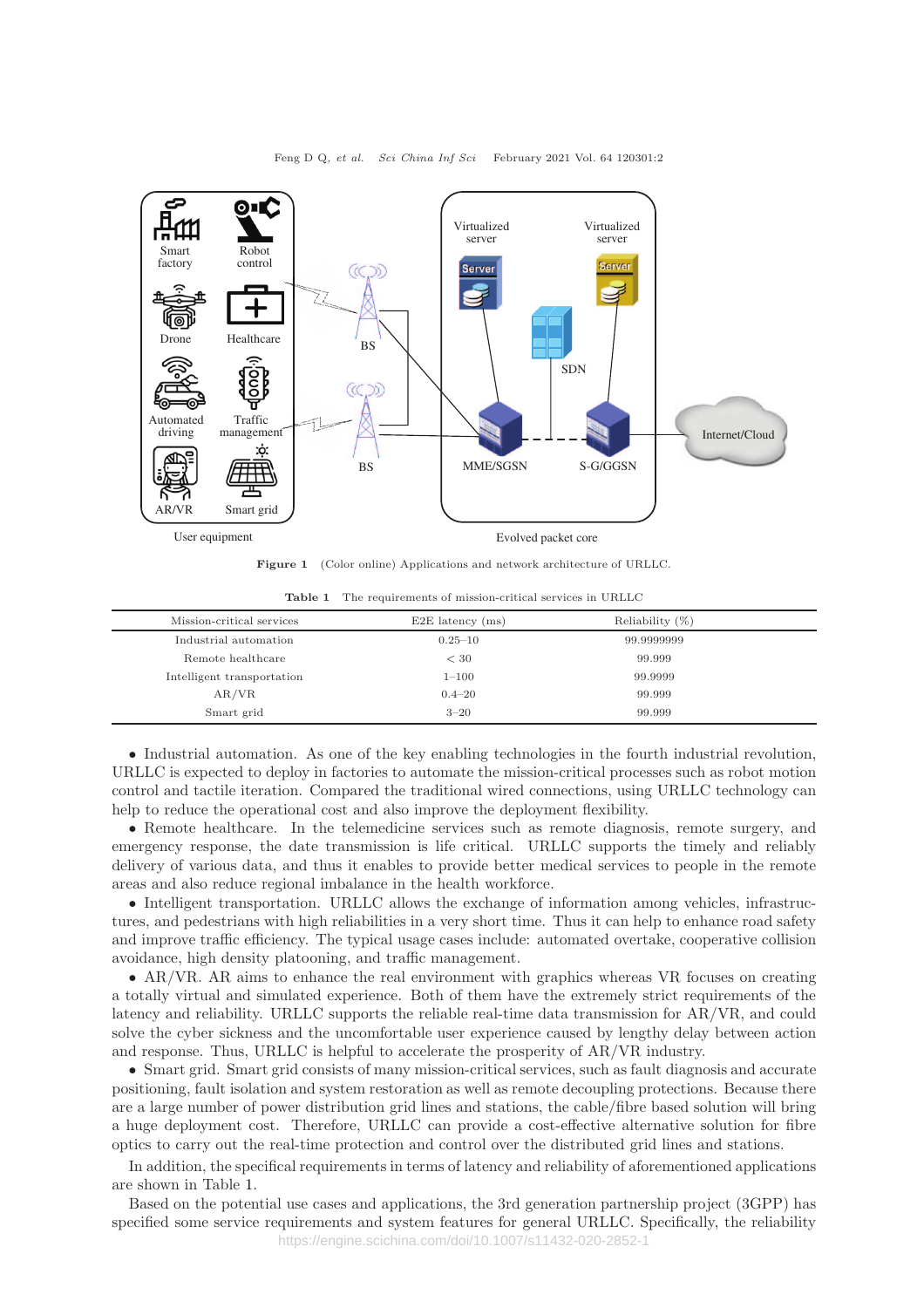Feng D Q, et al. Sci China Inf Sci February 2021 Vol. 64 120301:3

|                    | $4G-LTE$        | URLLC in 5G and beyond     |  |
|--------------------|-----------------|----------------------------|--|
| <b>BLER</b>        | $10^{-1}$       | $10^{-5} - 10^{-9}$        |  |
| End-to-end latency | $30 - 100$ ms   | Several milliseconds       |  |
| User plane latency | 4 ms range      | At most 1 ms               |  |
| Packet sizes       | $\gg 100$ bytes | Tens to hundreds of bytes  |  |
| <b>TTI</b>         | 1 ms            | No more than $0.2-0.25$ ms |  |

Table 2 4G-LTE vs. URLLC

of 99.999%, i.e., block error rate (BLER) of 10−<sup>5</sup> , should be guaranteed for a single transmission of a 32-byte long packet within 1 ms. Thus, the target user plane latency of 0.5 ms should be supported for both uplink (UL) and downlink (DL) [12]. In addition, to enable a variety of applications with a variety of latency and reliability constraints, a target BLER of  $[10^{-5} - 10^{-9}]$  together with the end-to-end (E2E) latency of several milliseconds has also been suggested to be supported in URLLC [13].

To meet the stringent requirements, a shorter transmission time interval (TTI), such as no more than 0.2–0.25 ms, and a smaller packet size, such as tens to hundreds of bytes, are critical to reduce the coding/decoding delay and transmission delay as well as the processing delay. However, the current fourth-generation long-term evolution (4G-LTE) system is unable to satisfy all the performance requirements for URLLC. In 4G-LTE system, the typical BLER is  $10^{-1}$  while the E2E latency is in the range of 30–100 ms. Furthermore, 3GPP has specified the minimum user-plane latency of 4 ms and the TTI of 1 ms for 4G-LTE systems. In addition, the packet size is much longer than hundreds of bytes in the 4G-LTE system which mainly focuses on achieving high throughput. A brief comparison between 4G-LTE and URLLC is shown in Table 2.

To achieve the goal of URLLC and meet the requirements of diversified traffic in a large wireless network [14, 15], the network architecture needs to be reconsidered. Ref. [16] provided an up-to-date comprehensive survey of the IEEE TSN and IETF DetNet standards and related researches. The latency of a packet in a wireless network is contributed by wireless access, E2E delay, backhaul, core network. The total one way transmission delay can be written as

$$
T = T_q + T_t + T_d + T_b. \tag{1}
$$

•  $T_q$  is the queuing delay which depends on the arrival rate of packets in the queue and the priority level of the users.

•  $T_t$  is the transmission time of the packet which depends on the channel condition, payload size, frame structure and the transmission strategy.

•  $T_d$  is the decoding delay, which cannot be ignored when the latency is very low.

•  $T_b$  is the backhaul delay between the BS and the core network. It depends on the transmission material of the wired connections.

The E2E delay is approximately equal to  $2T$ , and Ref. [17] investigated how the delay accumulates from PHY to transport layer, and showed how to characterize the E2E delay into several components.

Many approaches such as physical layer design (e.g., channel coding, frame structures, HARQ) and advanced transmission technology (e.g., grant-free transmission, device-to-device (D2D) communications, massive multiple-input and multiple-output (MIMO) and unmanned aerial vehicle (UAV) communications) as well as network layer optimization have been proposed to meet the stringent requirements in URLLC. However, there remain many technical challenges to be addressed. In this article, we will overview the potential implementation methods of URLLC from both the aspect of the physical layer and the aspect of network architecture. In addition, we also identify the future research challenges. The rest of this article is organized as follows. In Section 2, the physical design for URRLC is introduced. Then, link layer transmission technologies are presented in Section 3. In Section 4, the implementation of URLLC in the large-scale wireless networks is addressed. Finally, the research challenges are discussed in Section 5.

## 2 Physical layer design for URLLC

The target of physical layer processing is to deliver protocol data unit (PDU) from MAC layer successfully. The PDU is also named as transport block (TB) in physical layer. As mentioned in Section 1, for URLLC https://engine.scichina.com/doi/10.1007/s11432-020-2852-1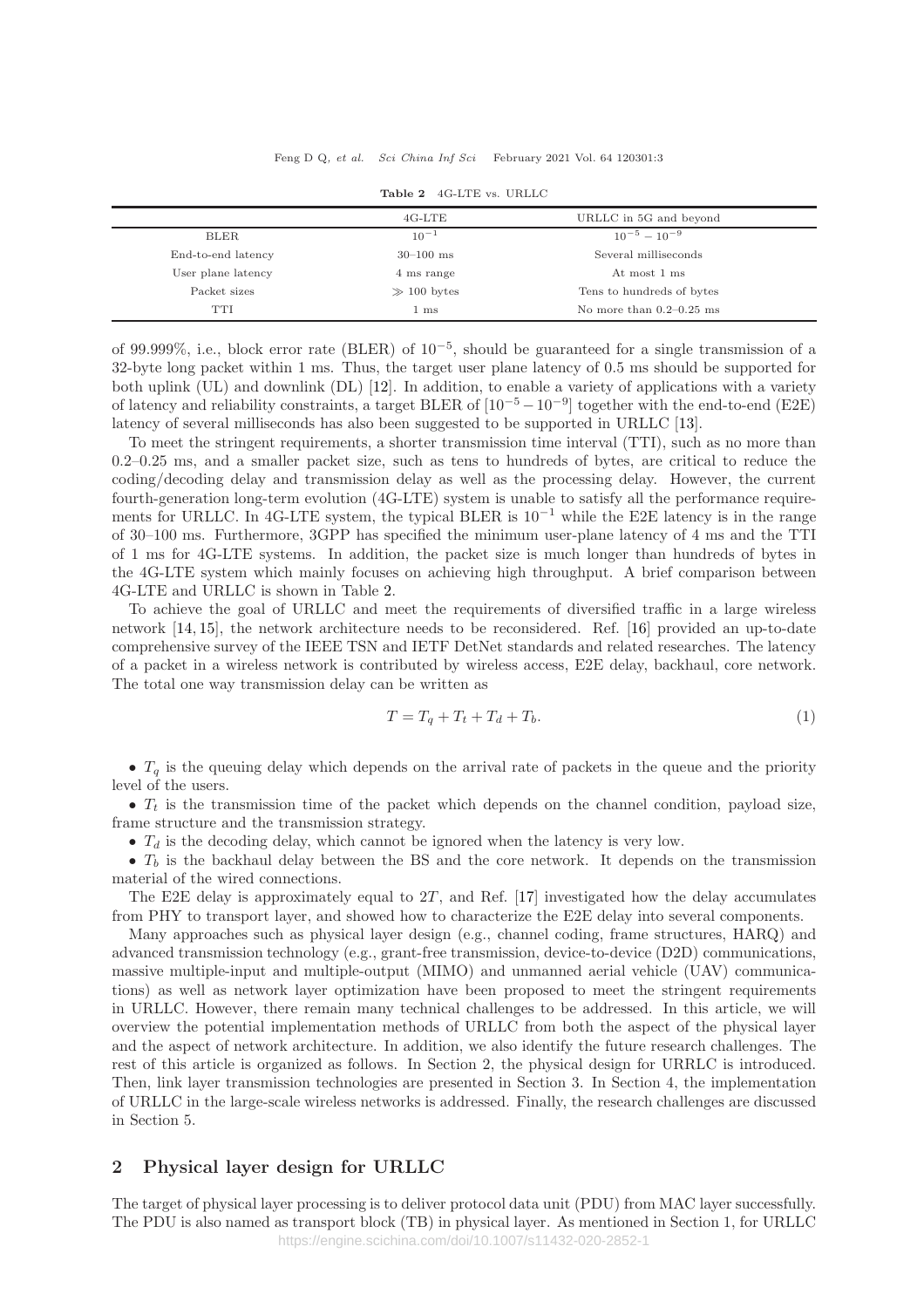in 5G NR, the target user plane latency is 0.5 ms for both UL and DL while the target reliability is  $10^{-5}$ for 32-byte long packet transmission within 1 ms. In general, factors impacting latency in physical layer can be categorized as waiting time, transmission time, user equipment (UE) processing time and NR Node B (gNB) processing timing. The waiting time and transmission time can be shorten by scheduling and frame structure design, while  $UE/gNB$  processing time is highly related to device capability, which is up to implementation. On the other hand, reliability in physical layer depends on channel coding, hybrid automatic repeat request (HARQ) as well as scheduling.

#### 2.1 Flexible frame structure

In physical layer, waiting time includes delay waiting for scheduling request (SR) opportunity, delay between a UL grant and corresponding UL data transmission, delay between a DL assignment and corresponding DL data transmission, and delay between a DL data reception and corresponding acknowledgement (e.g., acknowledgement (ACK)/not-acknowledged (NACK)) transmission on the UL. Additionally, waiting time is in unit of TTI which also serves as the minimum scheduling unit. For example, in 4G-LTE, the minimum periodicity of SR opportunities is 1 TTI and the delay between an UL grant and corresponding UL data transmission is 4 TTIs. In 4G-LTE, TTI is presented by a subframe, which consists of 14 orthogonal frequency-division multiplexing (OFDM) symbols with normal cyclic prefix (CP). Given that the subcarrier spacing (SCS) is 15 kHz, the duration of a subframe/TTI is 1 ms. In this case, when a TB arrives, the average waiting time for a UE to transmit SR is 0.5 ms (0.5 SR period). After receiving a UL grant from gNB, the waiting time for a UE to transmit the corresponding UL data is 4 ms.

Therefore, we can conclude that TTI should be shorten so that the waiting time can be reduced to meet the latency requirement of URLLC. The other motivation to shorten the TTI is that long transmission time for URLLC should be avoided because the TB size of URLLC data is usually very small. In general, there are two methods to shorten the TTI by adjusting the frame structure. One is frequency domain method which increases the SCS to decrease the symbol duration. The other is the time domain method which directly reduces the number of OFDM symbols in a TTI.

#### 2.2 Flexible scheduling timeline

In 4G-LTE, the waiting time is fixed by specification. In addition, the waiting time is set long enough so that even UE with limited capability can also support the HARQ/scheduling timeline. However, the low latency may not be achieved. In NR, flexible waiting time is introduced to enable dynamic scheduling and to meet different latency/capability requirements.

Here, let  $K_0$ ,  $K_1$ , and  $K_2$  slots denote the delay between a DL assignment and corresponding DL data transmission, the delay between a DL data reception and corresponding acknowledgement transmission on the UL, and the delay between a UL grant and corresponding UL data transmission, respectively. A set of values for  $K_0$  ( $K_1$ , or  $K_2$ ) is initially configured by the higher layer. Then, the physical layer selects one value from the set for the scheduling timeline. The value can be 0, which means the waiting time is within a single slot.

Generally speaking, to achieve the low latency, the waiting time should be always set as the minimum value. However, the minimum waiting time that a  $UE/gNB$  can support depends on the  $UE/gNB$ processing time. Because gNB is powerful,  $K_0$  can be always set as 0 for URLLC transmission. For the value of  $K_1/K_2$ , we should take in account the processing time that UE consumes to demodulate/decode a UL grant or a DL transmission. Quick processing of a control message or a data packet may not be available for some UEs with limited capability, so that  $K_1/K_2$  cannot be 0 for these UEs. It is believed that URLLC UE should be always enabled with the highest capability and the minimum value from the configured set for waiting time can be selected.

#### 2.3 Enhanced HARQ feedback

In the current hybrid automatic repeat request- acknowledgement (HARQ-ACK) transmission, the transmitter needs to retransmit the packets for avoiding packets error and improving transmission reliability. This requires the receiver to issue feedback to the transmitter for each received packet in control channels. However, more delay components, such as the feedback round-trip-time (RTT), may be introduced in such HARQ-ACK transmission scheme and significantly affect the latency performance. To reduce the feedback RTT and improve reliability, 3GPP release 16 has considered two enhanced HARQ feedback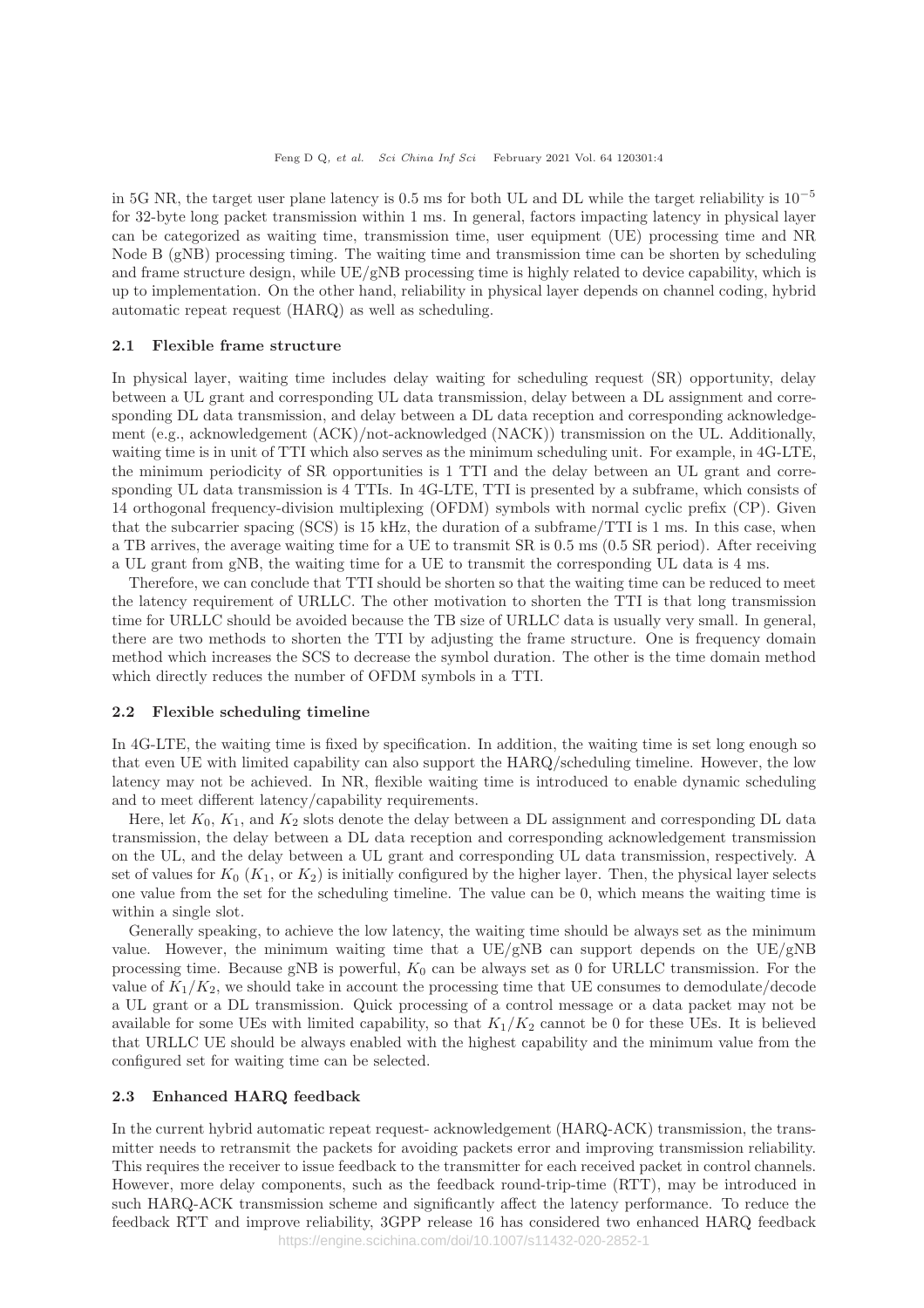schemes. One is enabling more than one physical uplink control channel (PUCCH) for HARQ-ACK transmission within a slot and the other one is the enhanced reporting procedure/feedback for HARQ-ACK. In particular, enabling more than one PUCCH for HARQ-ACK transmission within a slot can provide the fast HARQ-ACK feedback to reduce the latency and support the separated HARQ-ACK feedbacks for URLLC and eMBB. Enhanced reporting procedure/feedback is expected to support enhanced HARQ-ACK multiplexing on PUSCH and PUCCH, where at least two HARQ-ACK codebooks can be simultaneously constructed to support the different service types for a UE.

#### 2.4 DL pre-emption

Owing to the sporadic nature of URLLC service, it is not able to predict when URLLC data will arrive. If the slot is already allocated to a long transmission like eMBB traffic, the upcoming URLLC transmission will be delayed until next available slot. The delay can be as long as 1 ms, so that the latency requirement may not be satisfied.

In NR, an aggressive solution is agreed that URLLC data can pre-empt the resource of the ongoing eMBB transmission. In other words, URLLC data may occupy any part in the frequency band and any OFDM symbol of the eMBB transmission if gNB tries to schedule the URLLC traffic as early as possible.

In this case, the latency requirement of DL URLLC transmission can always be met with the sacrifice of eMBB transmission performance. Some solutions to protect eMBB or minimize the impact of URLLC pre-emption to eMBB have been discussed in the state of the art, but the discussion is out of scope in this article.

#### 2.5 Channel coding, CQI and MCS table for URLLC

In 5G NR, low-density parity-check (LDPC) code is used for data channel while polar code is adopted for control channel. To guarantee the reliability of data transmission, first of all, a BLER target should be defined. Then, according to the channel quality indication (CQI) from channel estimation, an appropriate modulation and coding scheme (MCS) will be selected from a look-up table to meet the BLER target. Generally speaking, for the extremely low BLER target, high modulation order like 256QAM should be avoided and coding rate should be low enough. The accuracy of channel estimation is also a big challenge.

#### 3 Advanced transmission technologies

Advanced transmission technologies such as grant-free (GF) random access, D2D communications, massive MIMO and UAV communications are among the key enablers to support URLLC services. In this section, we overview the current progress of these technologies and introduce them one by one.

#### 3.1 Grant-free random access

In current 4G-LTE system, UEs follows grant-based scheme to guarantee the reliable transmission in UL. In particular, the grant-based scheme involves a four-step handshake process between the UEs and base stations (BSs) to avoid any potential collision. However, it comes at the expense of lengthy latency for the access grant response. For the tight latency requirements of the mission-critical applications in URLLC, such a grant-based scheme is not applicable. Therefore, the GF random access, which allows UEs to eliminate the phases of the handshake process and get fast access, is an attractive option to minimize the latency of UL access.

The general idea of GF transmission is to preconfigure/allocate periodic dedicated resources for URLLC service. It works well for the periodic traffic. However, owing to the sporadic nature of URLLC traffic, UE can skip the GF resource if there is no data to be transmitted. If the GF resource is dedicated to a UE for URLLC service and cannot be used by other UEs or services, then the resource may be wasted. To better utilize the resource, one possible solution is to allow different UEs and different services sharing the GF resource. However, it may cause collisions occurred between the UEs which will degrade the transmission reliability and increase transmission latency. In [18], the authors have proposed a contention-based transmission scheme for the sporadic URLLC traffic. To improve the reliability, the diversity transmission is adopted. In addition, the authors in [18] have derived the optimal number of repetitions that satisfy the strict reliability and latency constraints. In [19], the combination of nonorthogonal multiple access (NOMA) and GF transmission has been considered, where NOMA techniques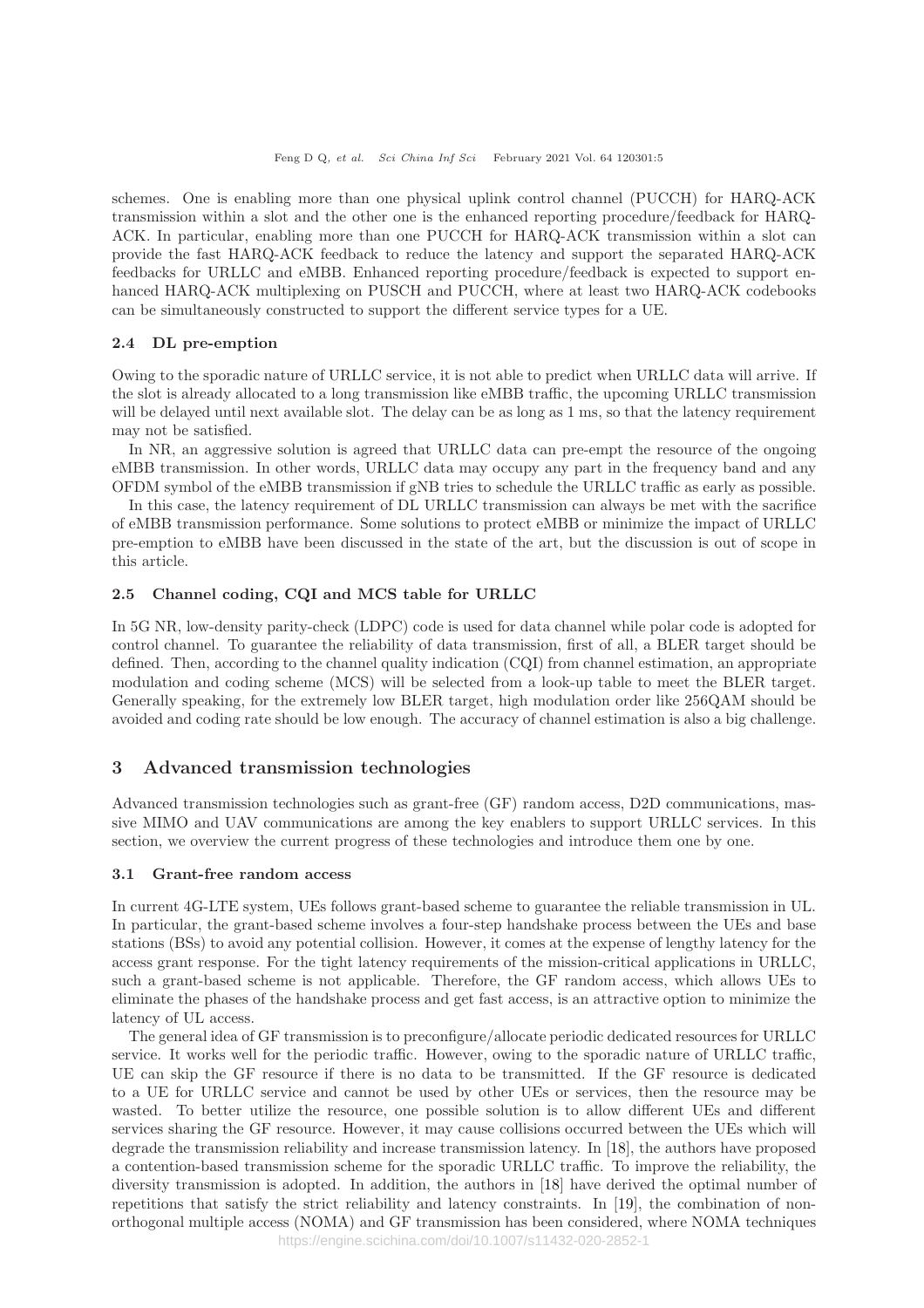are used in the transmitter side to improve resource efficiency and the advanced receivers is adopted in receiver side to minimize the collisions.

#### 3.2 D2D communication

D<sub>2</sub>D communication can support the direct communication between the nearby mobile devices without going through the cellular BSs or access points [20]. Therefore, it can significantly reduce the E2E delay. In addition, the additional D2D links can increase the communication freedom of D2D users [21] and thus help to improve the reliability, especially when the D2D is at the cell edge or in the deep fading state. In [22], D2D communication has been considered to provide the URLLC services for the machine-type communications, such as vehicle-to-vehicle communications, factory automation and remote control.

To improve the transmission reliability between a controller and a group of actuators in a typical wireless industrial automation scenarios, the authors in [23] have proposed a novel D2D-based two-phase transmission scheme. The results in [23] show that with inter-cell interference, the proposed scheme can achieve a probability of URLLC above 99.99% and much better than the existing URLLC schemes.

#### 3.3 Massive MIMO

With a large number of antennas, massive MIMO systems are able to overcome the impact of channel fading by the spatial diversity, which makes it a key enabling technique for the URLLC. In addition, owing to multiple antenna systems can provide high SINR and also spatial multiplexing capability. It can contribute to support the services with stringent reliability and latency requirements, such as the tactile internet. In [24], the influence of the large antenna arrays at the receiver side to achieve the URLLC revised has been studied. The results have shown that with a massive MIMO BS, even the single antenna transmitter can satisfy the ultra-high reliability requirement. In [25], with the constraints on reliability and latency, the millimeter wave-enabled massive MIMO networks have been studied. By adopting the Lyapunov technique, it is shown that 99.99% reliability can be guaranteed and the latency can also be significantly reduced. Considering the acquisition of accurate instantaneous CSI in the multi-antenna system is difficult, the authors in [26] have proposed a linear minimum error probability detector to achieve URLLC under the imperfect CSI conditions.

#### 3.4 UAV communication

UAV communication is another promising solution that supports URLLC services because it can provide the ubiquitous radio coverage and the better link qualities by high possibility of line-of-sight (LoS) communication links. Owing to the flexible and dynamic features of UAVs as flying relays to support URLLC services, it brings some new challenges for the UAV communication, such as limited energy and caching and communication resource. In [27], a resource allocation optimization scheme has been proposed to enhance the efficient resource utilization for UAVs. In addition, with the latency constraint, the finite blocklength regime and the UAV's location have been jointly considered in [28] to minimize the decoding error probability.

Because the effect of distance attenuation and shadowing, the quality of service (QoS) and the network availability requirements of URLLC in terrestrial wireless networks are hard to be guaranteed. In [29], UAV communication has been considered to provide the QoS and the network availability requirements of URLLC, where a joint altitude of UAV and bandwidth allocation optimization problem has been proposed to minimize the total bandwidth of URLLC. It has shown that multiple UAV communication links should be established to satisfy the requirement of URLLC in the urban areas.

## 4 Network design for URLLC

#### 4.1 Latency and reliability

5G has three application scenarios, namely eMBB, URLLC and mMTC. Different application scenarios also have different requirements for delay. For example, in URLLC the corresponding E2E latency as low as 1 ms needs to be met with reliability as high as 99.999%. In the scenario of mMTC, there are massive devices that need to be connected with low delay at low power. Meeting diverse delay requirements is one of the most critical goals for the design of 5G wireless networks. In order to explore the impact of https://engine.scichina.com/doi/10.1007/s11432-020-2852-1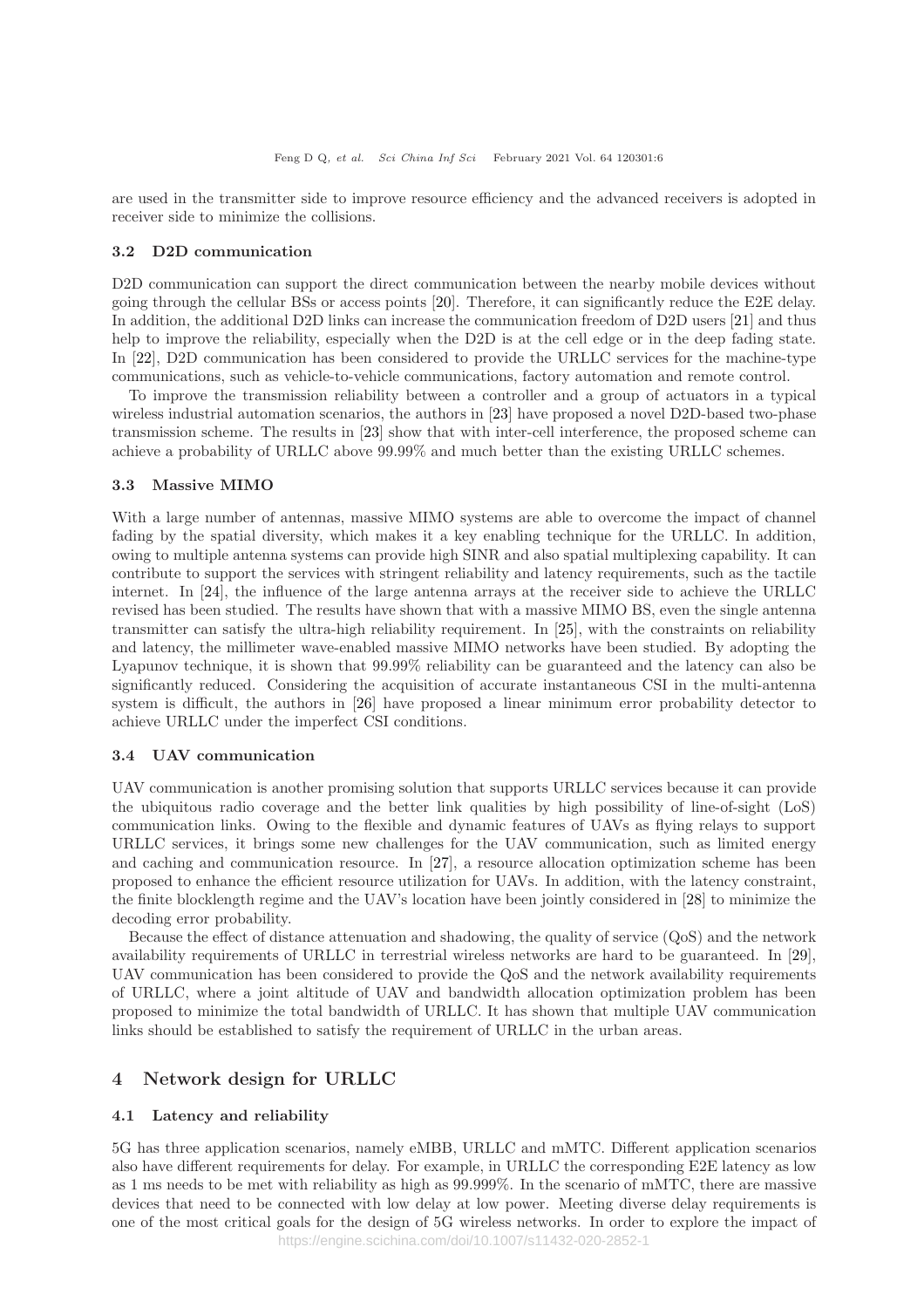scheduling policy on delay under different services, Ref. [30] proposed the notion of delay outage and evaluated the effect of different scheduling policies on the delay performance. There are many tradeoff issues [31] about latency that need to be considered, for the network metrics such as capacity, latency, reliability, power and security, once you optimize one of them, this may result in degradation of another metric. In the following, we discuss existing approaches for reducing delay.

• Multi-connectivity. Because the 1 ms delay required by 5G is less than the channel coherence time, at the same time, there are path loss and shadowing, retransmission can hardly improve the transmission reliability. In order to ensure the reliability as the same as low latency, the concept of multi-connectivity was proposed. In [32], by using both D2D and cellular links to transmit each packet and exploiting multi-connectivity, a framework to maximize the available range was established, which was defined as the maximal communication distance subject to the network availability requirement. Ref. [33] tried to provide a definition for multi-connectivity, and the authors identified main scheduling categories, compared different network architectures and considered different layers for implementing multi-connectivity.

• Mobile edge computing (MEC). MEC is one of the key technologies to achieve the low latency for 5G, enabling the wireless network to be transformed into a multi-functional service platform for various industrial applications. MEC concentrates computing resources and services at the network edge nodes, providing the URLLC service to users and reducing the network costs. MEC is also necessary to support new human-centered services and matter-centered internet of everything applications.

• Cache network. Because the latency of data transfer also depends on the latency between the core network and the BS, caching networks can be used to reduce latency by storing popular data at the edge of the network. The large latency may be caused by too many user requests in peak-traffic hours, and caching in information-centric networks can be used as one of the most promising candidates to decrease the large latency. There are two main approaches of caching: centralized and distributed. The research on caching mainly focuses on the trade-off between storage and latency [34, 35], content assignment and delivery policy scheme, and cache placement approach. Ref. [36] considered a novel caching framework with erasure code called functional caching, based on the arrival rates of different files, placement of file chunks on the servers, and the service time distribution of storage servers, and an optimal functional caching placement and the access probabilities of the file request from different disks are considered.

Although there have been many existing studies on ultra-low latency, there are still several open issues and challenges for future research. New modulation and coding schemes, massive MIMO, optimization of radio resource allocation, carrier aggregation in millimeter wave, interference problems in high-density industrial automation scenarios and priority of data transmission still need to be addressed. In indoor and outdoor environments that are still evolving, channel modeling with low latency, path loss, NLOS beamforming, angular propagation and the mobility [37] needs to be studied. In addition, the research on the latency problem is by no means independent. It is closely related to other network performance such as network capacity, reliability, and energy efficiency.

#### 4.2 Real-time guarantee

With the rapid popularity of handheld devices and ubiquitous connections, real-time status updates have become an important and ubiquitous form of communication. Traffic monitoring center needs to master the speed of the car on the road, the surrounding environment, traffic conditions, position and tire pressure, etc. to warn the driver in a timely manner preventing accidents. Detectors installed in the forest can prevent fires in a timely manner based on the concentration of smoke, air temperature and humidity and you can find your friends dating with you by mobile phone or smart watch. These scenarios share a common description: the monitor wants to get information as timely as possible from the remote of interest. Therefore, research on the real-time update system is more important in order to obtain the freshest information.

Indicators such as "delay" and "throughput" can no longer accurately measure the freshness of information. In 2010, Kaul et al. [38] proposed a new concept age of information (AoI) to evaluate the performance of a real-time status update system. At time  $t$ , the monitor receives a packet with a time stamp  $u(t)$ , which is the generation time of the packet at the source, and then  $t - u(t)$  is defined as AoI. AoI is not only affected by transmission delay, but also related to the update rate from the source. And it is a concept that can measure real-time more accurately and comprehensively. In recent years, many scholars have conducted a lot of research based on AoI [39].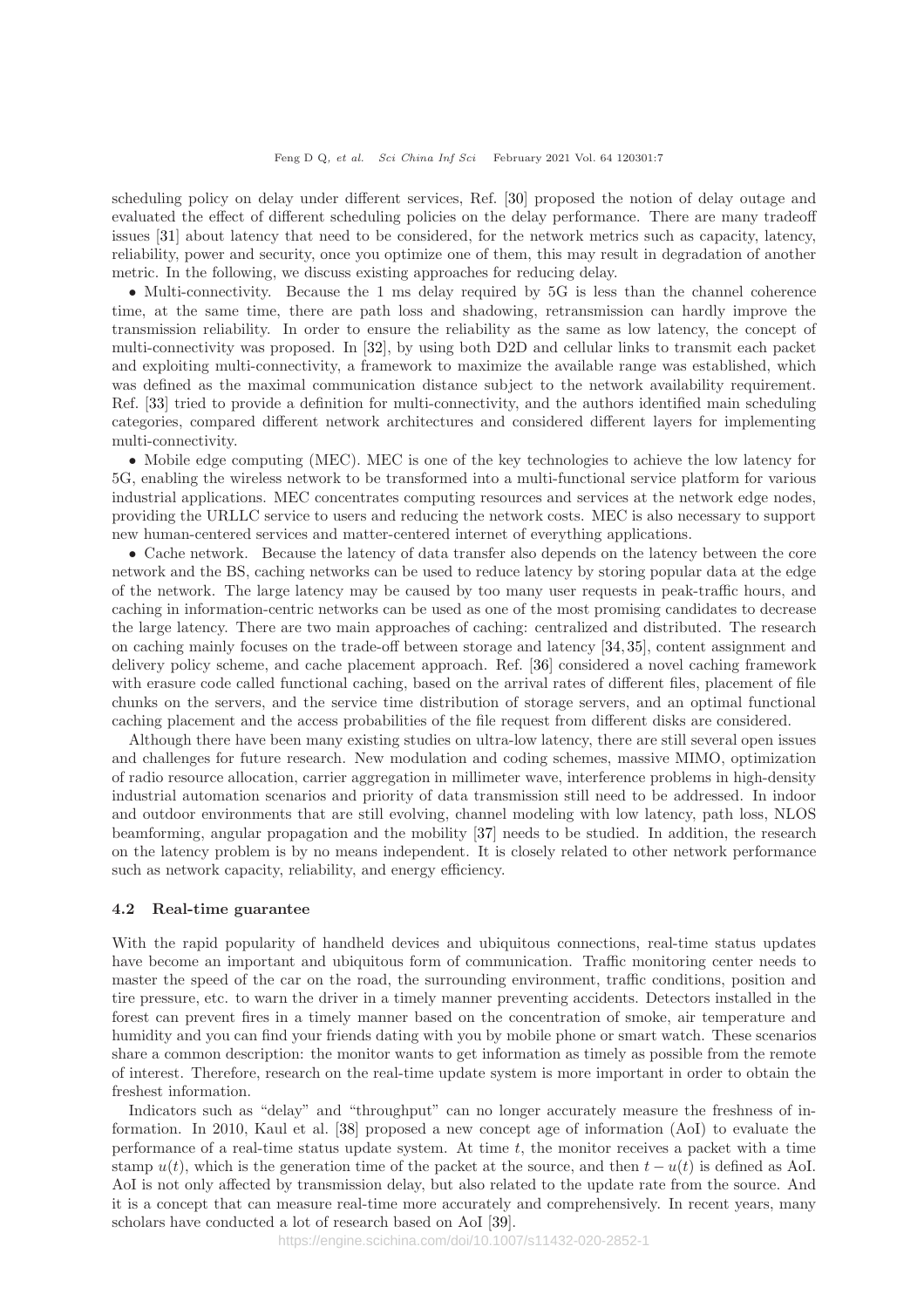At first, some studies analyzed AoI based on different rules and queues and tried to optimize it. These included single-source single-server queues [38], the  $M/M/1$  LCFS queue with pre-emption in service [40], and the  $M/M/1$  FCFS system with multiple sources [41]. Because of these initial efforts, there have been a large number of contributions to AoI analysis.

In package management, AoI in network clouds [42] that transmit out-of-order packets to destinations and with the source node that has the capability to manage [43, 44] the arriving packets was rigorously derived. Ref. [45] controlled the AoI by setting buffer size, deadline, and packet replacement. Three packet management policies were considered with various queues including  $M/M/1/2$ ,  $M/M/1/2$ <sup>\*</sup> and  $M/M/1/(N+1)$ <sup>\*</sup> [39]. They put forward a lot of effective insights on a lower average age, i.e., the queue can choose to only keep a subset of update packets.

To simplify the analysis, the authors in [43] proposed a new metric, namely peak AoI (PAoI), that characterizes the average maximum elapsed time because the latest received update packet is generated. Focusing on the PAoI, the authors in [39, 46] derived exact PAoI for the  $M/G/1$ ,  $M/G/1/1$  and  $G/G/1$ models and they showed that PAoI serves as an upper bound for AoI. Age-of-information in the condition of imperfect packet delivery was considered in [47]. Ref. [48] found the optimal scheduling solution for higher information freshness. Ref. [49] showed that the zero-wait policy is not necessarily the optimum policy for freshness or throughput in all real-world scenarios. Currently, a large number of studies are ongoing based on PAoI.

Most of the above studies are based on simple links. There are also some studies that consider AoI for wireless networks. Ref. [50] considered AoI in a general multi-hop network where the update packets do not necessarily arrive to the gateway node in the order of their generation times. Xu et al. [51] calculated and optimized the average PAoI and found the optimal updating frequency in IoT network. The problem of optimizing link scheduling decisions to minimize the expected weighted sum AoI of the clients in the network was researched [52]. In [53], an energy harvesting two-hop network where a source is communicating to a destination through a relay was considered. Based on the Poisson bipolar network, Ref. [54] analyzed the AoI considering spatial distribution, fading, and interference. The author derived average age of information in wireless powered sensor networks in [55].

In sensor networks, energy is a factor limiting access to a smaller average age. Ref. [56] considered the AoI when the time-varying availability of energy at the sender limits the rate of update packet transmissions and showed updates are submitted only when the server is free. The work in [56, 57] showed that a lazy updating policy that introduces inter-update delays is better and Ref. [58] considered threshold-type update policies when the generation of updating opportunities is a Poisson process. AoI in energy harvesting two-hop networks was researched [53]. Ref. [59] generalized the result of [58] to any (integer) battery capacity, and explicitly characterized the threshold structure.

Recently, there are some novel methods applied to the analysis of AoI. Ref. [60] introduced a deep reinforcement learning-based approach that can learn to minimize the AoI with no prior assumptions about network topology. Ref. [61] analyzed the AoI for both the standard ARQ and hybrid ARQ (HARQ) protocols. SHS tools were introduced to extend AoI results to preemptive queues with multiple sources in [62]. Ref. [63] defined soft updates to determine the optimum updating schemes.

Not just in theory, AoI and PAoI are also used in many scenarios, including the vehicular network [64], correlated updates from multiple cameras [65], the context of industrial cyber-physical system [66], CSMA/CA based wireless networks [67], real-life connections [68], TCP/IP links for WiFi, 4G-LTE, 3G, 2G and Ethernet services [69], exchanging systems [70,71], shared-access channel, differential encoding of temporally correlated updates [72], and game-theoretic approaches to network resource allocation for updating sources [73].

With the development of computers and 5G, the requirements of information freshness are becoming more and more stringent. As a measure of real-time performance, AoI will also receive more attention.

#### 5 Challenges

Although many studies dedicated on URLLC including physical layer design (e.g., channel coding, frame structures, HARQ), advanced transmission technology (e.g., grant-free transmission, D2D communications, massive MIMO) as well as network layer optimization have been proposed to meet the stringent requirements in URLLC, there remain many technical challenges to be addressed.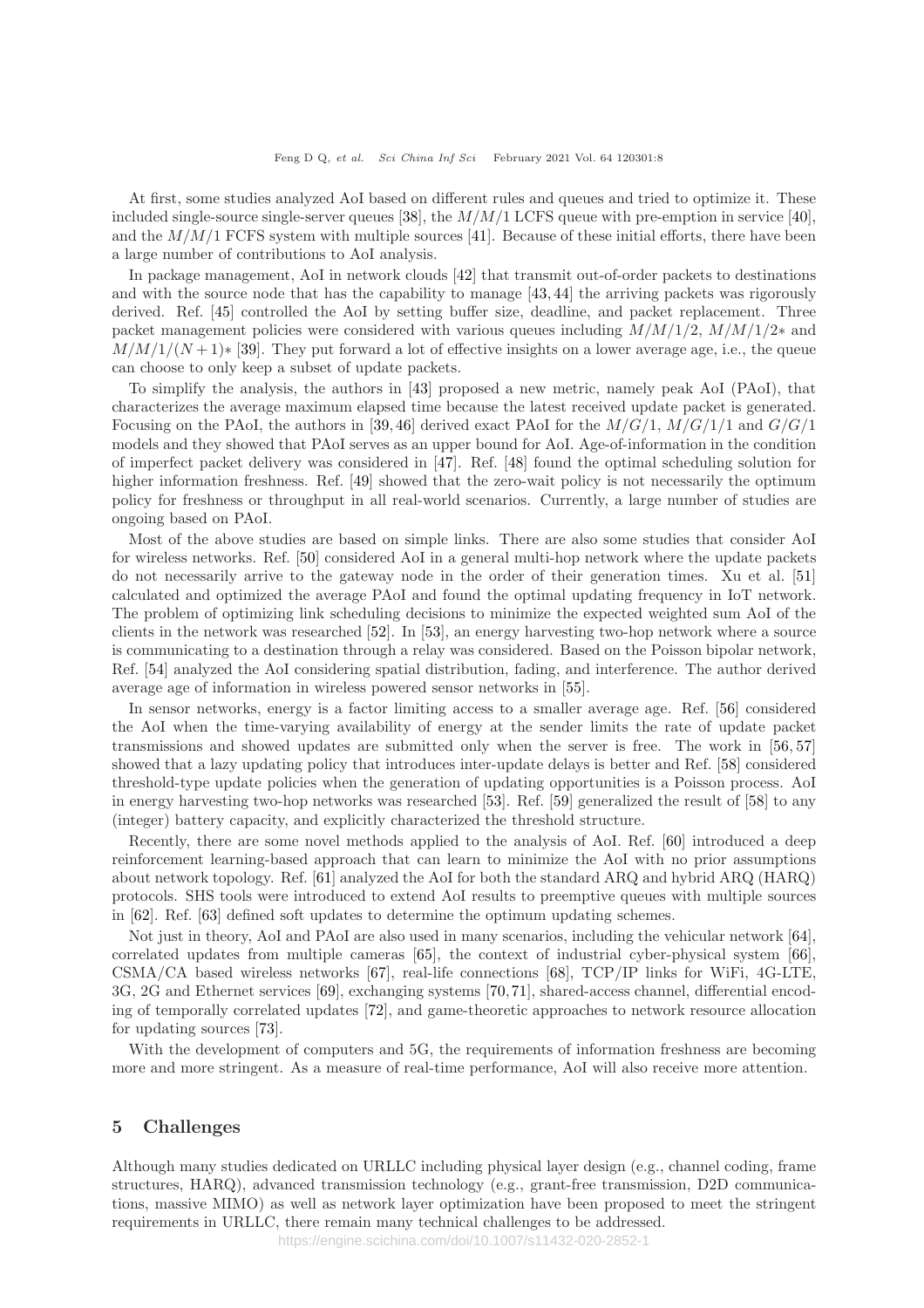#### 5.1 Fundamental constraints

The primary goal of URLLC is to deliver small data payloads (32 to 200 bytes) within a latency of 1 ms. While the design of short packet can essentially decrease the latency, it will cause a severe degradation in channel coding gain. To decrease the control overhead, the control packets should also be short. However, for different payloads, it is unclear the control overhead should be fixed or also flexible. On the other hand, a lower control overhead may not be able to provide a same reliability.

To ensure the 1 ms latency, every component in the transmission should be improved or re-designed, such as the resource grant, TTI duration, and the ACK/NACK mechanism. While ensuring URLLC at a link level in achievable, it is difficult to meet the hard latency constraints at a network level, especially in remote scenarios. This is because network latency may come from intermediate nodes, backhaul links and the core network, the environments of which cannot be easily controlled. Moreover, it is also challenging to investigate the tradeoffs between delay, throughput and reliability in wireless networks including both coding and queuing delays.

Another metric of URLLC, i.e., target BLER, is at least  $10^{-5}$  within 1 ms, which is much higher than the current standard. To ensure reliability, more resources are required, e.g., longer block lengths and retransmissions, which increases latency. Thus, the accuracy of channel estimation should be much improved, and advanced diversity schemes with small control overhead to combat the deep fading effect of wireless channels should be introduced.

#### 5.2 Coexistence with other services

The future cellular system should be able to provide all three services efficiently, i.e., URLLC, eMBB and mMTC. Different services require different metrics and also different transmission policies. Owing to the low latency and high reliability requirement, the traffic for URLLC has the utmost priority. It is important not to degrade the performance of other services severely while serving the URLLC traffic. Further, the smooth transitions for different transmission policies or techniques also require a new data frame structure and multiplexing schemes for all services. The widely-used static or semi-static resource allocation between URLLC and other services is not efficient in terms of resource utilization. It is therefore necessary to design dynamic multiplexing schemes, for example, eMBB transmission can be preempted if a URLLC packet arrives in the middle of the frame. A key problem of this setting is the joint scheduling of multiple services over different time-scales. A promising approach to achieve this goal is using the network slicing, which is a virtualization that allows multiple logical slices to run on a shared physical network infrastructure. Each logical slice is isolated from each other and can provide customized network features such as bandwidth, latency, and capacity. In [74,75], the URLLC is incorporated with multicast eMBB to improve the performance of sliced cloud radio access network (C-RAN).

#### 5.3 Incorporating new architectures

From the network perspective, URLLC may further benefit from edge computing and edge caching [76]. Edge computing can help offload intensive computation tasks from end users to BSs, such that the end users can have more computing resources to deal with the transmission process. However, edge computing services are incompatible with the current cellular networks. A direct solution is to modify the existing protocol stack to accommodate edge computing services. As it may require substantial network reconstruction, it is essential to consider how to smoothly merge edge computing into the current protocol stack. On the other hand, by proactively caching contents closer to the end users, edge caching can reduce the end to end delay significantly. Despite the potential benefits of edge caching, there is still a long way to go before these benefits can be realized in practice. This is because the edge caching resources are distributed and also limited, compared to the caching resources in the cloud. But the number of possible contents is unlimited and time-varying. It is therefore important to precisely predict what contents are popular such that the edge cache size can be effectively utilized.

### 6 Conclusion

As one of the three application scenarios of 5G, URLLC has some new features such as high reliability, low delay and high availability. URLLC is widely recognized by the industry to be able to apply in the fields of industrial control, factory automation, smart grid, internet of vehicles communication, remote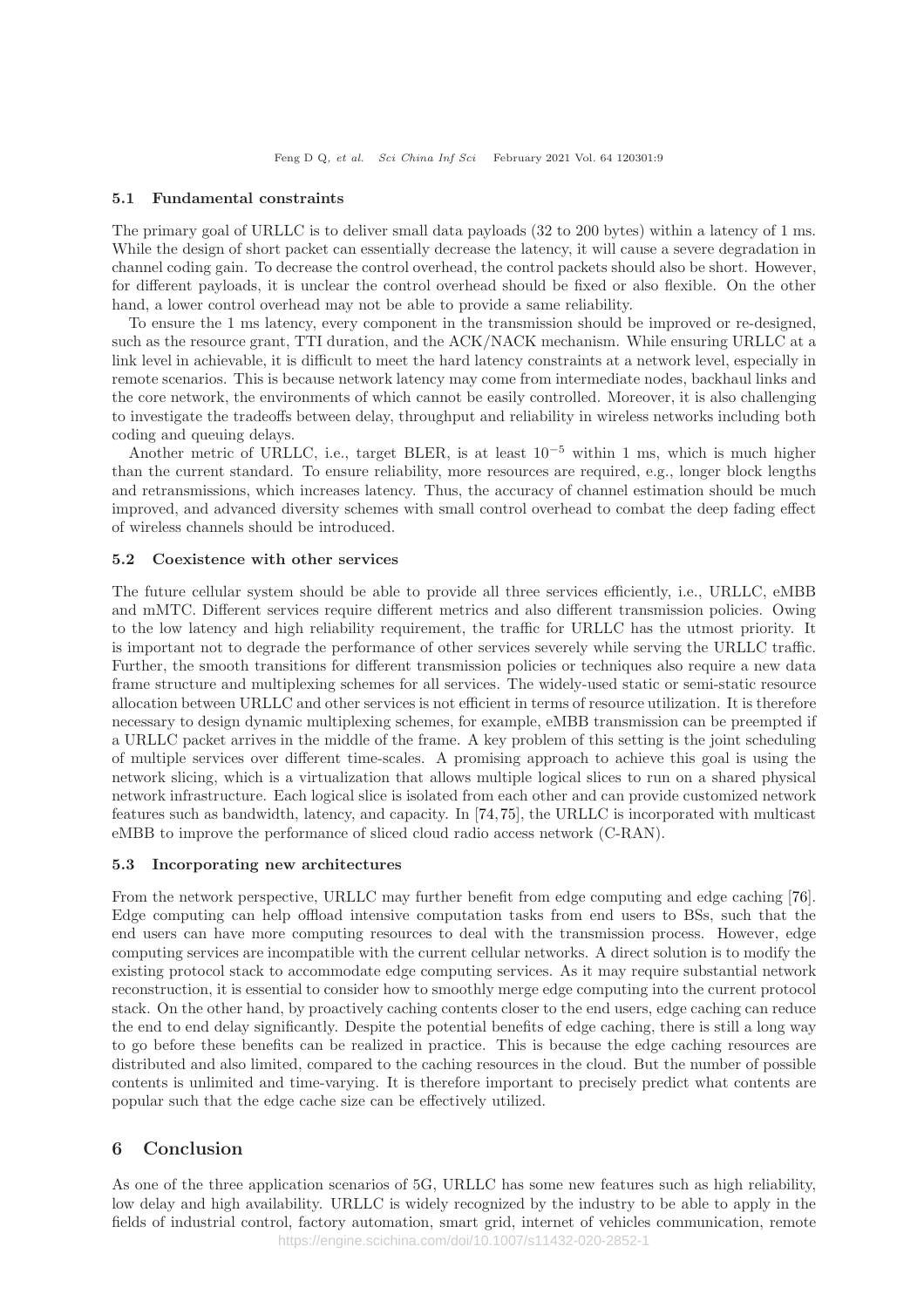surgery and other scenarios. In this paper, we illustrated the challenges to enable the cellular system to seamlessly support the integration of URLLC. Meanwhile, we summarized the potential implementation methods of URLLC from both the aspect of the physical layer and the aspect of network architecture. Much work is still required in this area, both on the theory to understand the fundamental limit of URLLC and on meaningful models to fit practical scenarios.

#### References

- 1 Campbell K, Cruz L, Flanagan B, et al. The 5G Economy: How 5G Will Contribute to the Global Economy. IHS Markit Report, 2019
- 2 Parvez I, Rahmati [A, Guvenc I, et al. A survey on low latency towards 5G: RAN, core network and caching solutions.](https://doi.org/10.1109/COMST.2018.2841349) IEEE Commun Surv Tut, 2018, 20: 3098–3130
- 3 Sutton G J, Zeng J, Liu R P, et al. Enabling technologies for ultra-reliable and low latency communications: from PHY and MAC layer perspectives. [IEEE Commun Surv Tut,](https://doi.org/10.1109/COMST.2019.2897800) 2019, 21: 2488–2524
- 4 Feng D, She C, Ying K, et al. Toward ultrareliable low-latency communications: typical scenarios, possible solutions, and open issues. [IEEE Veh Technol Mag,](https://doi.org/10.1109/MVT.2019.2903657) 2019, 14: 94–102
- 5 Popovski P, Nielsen J J, Stefanovic C, et al. Wireless access for ultra-reliable low-latency communication: principles and building blocks. [IEEE Netw,](https://doi.org/10.1109/MNET.2018.1700258) 2018, 32: 16–23
- 6 She C, Dong R, Gu Z, et al. Deep learning for ultra-relible and low-latency communications in 6G network. 2020. ArXiv: [2002.11045](https://arxiv.org/abs/2002.11045)
- 7 Hampel G, Li C, Li J. 5G ultra-reliable low-latency communications in factory automation leveraging licensed and unlicensed bands. [IEEE Commun Mag,](https://doi.org/10.1109/MCOM.2019.1601220) 2019, 57: 117–123
- 8 Chen H, Abbas R, Cheng P, et al. Ultra-reliable low latency cellular networks: use cases, challenges and approaches. IEEE Commun Mag[, 2018, 56: 119–125](https://doi.org/10.1109/MCOM.2018.1701178)
- 9 Ge X. Ultra-reliable low-latency communications in autonomous vehicular networks. [IEEE Trans Veh Technol,](https://doi.org/10.1109/TVT.2019.2903793) 2019, 68: 5005–5016
- 10 Sukhmani S, Sadeghi M, Erol-Kantarci M, et al. Edge caching and computing in 5G for mobile AR/VR and tactile internet. [IEEE Multimedia,](https://doi.org/10.1109/MMUL.2018.2879591) 2019, 26: 21–30
- 11 Zhu L, Feng L, Yang Z, et al. Priority-based uRLLC uplink resource scheduling for smart grid neighborhood area network. In: Proceedings of IEEE International Conference on Energy Internet (ICEI), 2019. 510–515
- 12 3GPP. Study on physical layer enhancements for NR ultra-reliable and low latency case (URLLC). Rep. TR 38.824 V1.1.0, Release 16, 2019
- 13 Bennis M, Debbah M, Poor H V. Ultrareliable and low-latency wireless communication: tail, risk, and scale. [Proc IEEE,](https://doi.org/10.1109/JPROC.2018.2867029) 2018, 106: 1834–1853
- 14 Zhong Y, Ge X, Yang H H, et al. Traffic matching in 5G ultra-dense networks. [IEEE Commun Mag,](https://doi.org/10.1109/MCOM.2018.1700956) 2018, 56: 100–105
- 15 She C, Yang C, [Quek T Q S. Cross-layer optimization for ultra-reliable and low-latency radio access networks.](https://doi.org/10.1109/TWC.2017.2762684) IEEE Trans Wirel Commun, 2018, 17: 127–141
- 16 Nasrallah A, Thyagaturu A S, Alharbi Z, et al. Ultra-low latency (ULL) networks: the IEEE TSN and IETF DetNet standards and related 5G ULL research. [IEEE Commun Surv Tut,](https://doi.org/10.1109/COMST.2018.2869350) 2019, 21: 88–145
- 17 Jiang X, Shokri-Ghadikolaei H, Fodor G, et al. Low-latency networking: where latency lurks and how to tame it. [Proc IEEE,](https://doi.org/10.1109/JPROC.2018.2863960) 2019, 107: 280–306
- 18 Singh B, Tirkkonen O, Li Z, et al. Contention-based access [for ultra-reliable low latency uplink transmissions.](https://doi.org/10.1109/LWC.2017.2763594) IEEE Wirel Commun Lett, 2018, 7: 182–185
- 19 Mahmood N H, Abreu R, Bohnke R, et al. Uplink grant-free access solutions for URLLC services in 5G new radio. In: Proceedings of the 16th International Symposium on Wireless Communication Systems (ISWCS), 2019. 607–612
- 20 Feng D, Lu L, Yi Y W, et al. Device-to-device communications underlaying cellular networks. [IEEE Trans Commun,](https://doi.org/10.1109/TCOMM.2013.071013.120787) 2013, 61: 3541–3551
- 21 Feng D, Lu L, Yi Y W, et al. Device-to-device communications in cellular networks. IEEE Commun Mag, 2014, 52: 49–55
- 22 She C, Yang C. Available range of different transmission modes for ultra-reliable and low-latency communications. In: Proceedings of IEEE 85th Vehicular Technology Conference (VTC Spring), 2017. 1–5
- 23 Liu L, Y[u W. A D2D-based protocol for ultra-reliable wireless communications for industrial automation.](https://doi.org/10.1109/TWC.2018.2836937) IEEE Trans Wirel Commun, 2018, 17: 5045–5058
- 24 Panigrahi S R, Bjorsell N, Bengtsson M. Feasibility of large antenna arrays towards low latency ultra reliable communication. In: Proceedings of IEEE International Conference on Industrial Technology (ICIT), 2017. 1289–1294
- 25 Vu T K, Liu C F, Bennis M, et al. Ultra-reliable and low latency communication in mmWave-enabled massive MIMO networks. [IEEE Commun Lett,](https://doi.org/10.1109/LCOMM.2017.2705148) 2017, 21: 2041–2044
- 26 Zeng J, Lv T, Liu R P, et al. Linear minimum error probability detection for massive MU-MIMO with imperfect CSI in URLLC. [IEEE Trans Veh Technol,](https://doi.org/10.1109/TVT.2019.2944489) 2019, 68: 11384–11388
- 27 Li J, Han Y. Optimal resource allocation for packet delay minimization in multi-layer UAV networks. [IEEE Commun Lett,](https://doi.org/10.1109/LCOMM.2016.2626293) 2017, 21: 580–583
- 28 Pan C, Ren [H, Deng Y, et al. Joint blocklength and location optimization for URLLC-enabled UAV relay systems.](https://doi.org/10.1109/LCOMM.2019.2894696) IEEE Commun Lett, 2019, 23: 498–501
- 29 She C, Liu C, Quek T Q S, et al. UAV-assisted uplink transmission for ultra-reliable and low-latency communications. In: Proceedings of IEEE International Conference on Communications Workshops (ICC Workshops), 2018. 1–6
- 30 Zhong Y, Quek T Q S, Ge X. Heterogeneous cellular networks with spatio-temporal traffic: delay analysis and scheduling. [IEEE J Sel Areas Commun,](https://doi.org/10.1109/JSAC.2017.2687379) 2017, 35: 1373–1386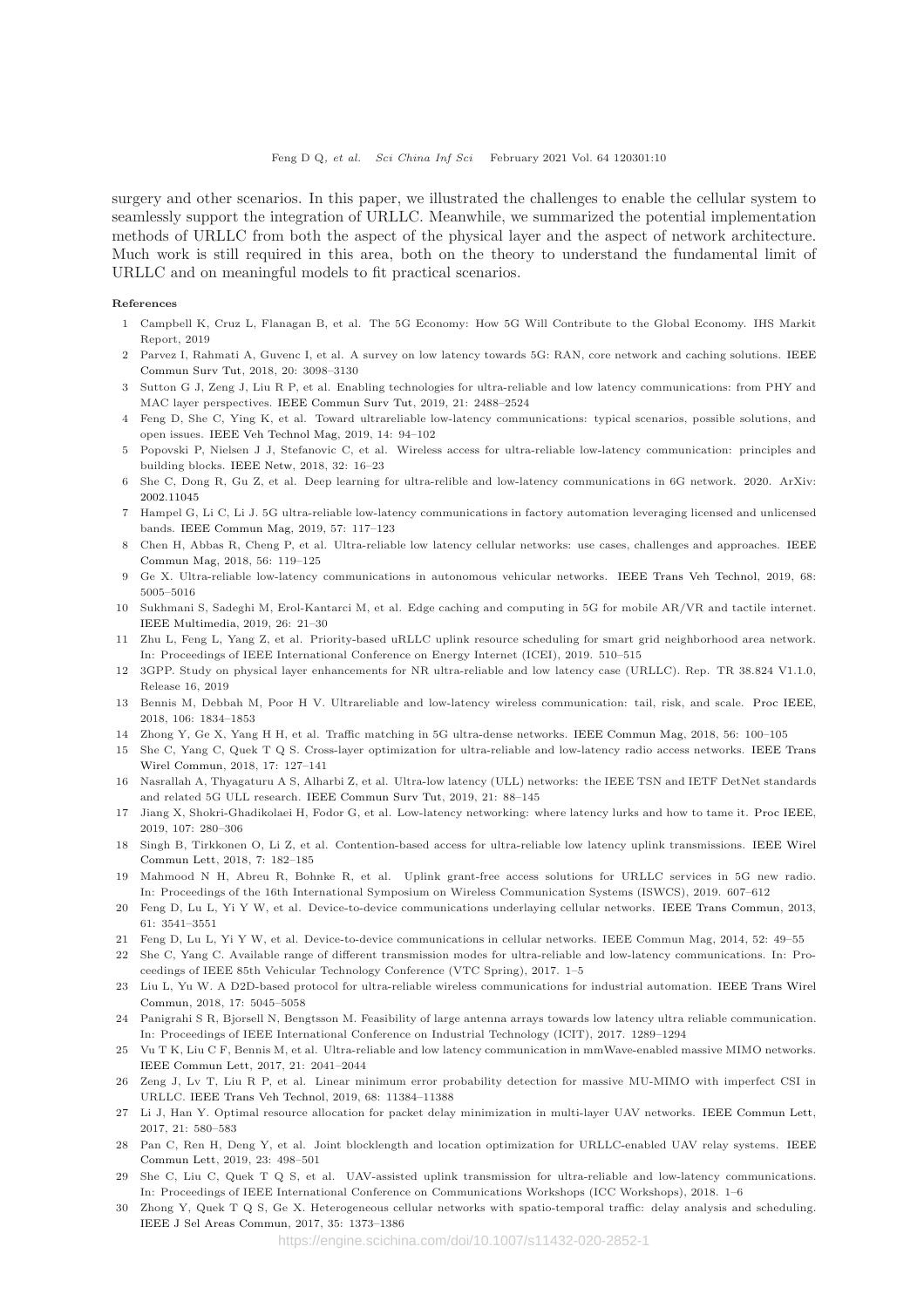- 31 Zhong Y[, Ge X, Han T, et al. Tradeoff between delay and physical layer security in wireless networks.](https://doi.org/10.1109/JSAC.2018.2825798) IEEE J Sel Areas Commun, 2018, 36: 1635–1647
- 32 She C, Chen Z, Yang C, et al. Improving network availability of ultra-reliable and low-latency communications with multiconnectivity. [IEEE Trans Commun,](https://doi.org/10.1109/TCOMM.2018.2851244) 2018, 66: 5482–5496
- 33 Suer M T, Thein C, Tchouankem H, et al. Multi-connectivity as an enabler for reliable low latency communications-an overview. [IEEE Commun Surv Tut,](https://doi.org/10.1109/COMST.2019.2949750) 2020, 22: 156–169
- 34 Zhang T K, Xu X G, Zhou L, et al. Cache space efficient caching scheme for content-centric mobile ad hoc networks. IEEE Syst J, 2019, 13: 530–541
- 35 Yu Q, Maddah-Ali M A, Avestimehr A S. Characterizing the rate-memory tradeoff in cache networks within a factor of 2. [IEEE Trans Inform Theor,](https://doi.org/10.1109/TIT.2018.2870566) 2019, 65: 647–663
- 36 Aggarwal V, Chen Y F R, Lan T, et al. Sprout: a functional caching approach to minimize service latency in erasure-coded storage. [IEEE/ACM Trans Netw,](https://doi.org/10.1109/TNET.2017.2749879) 2017, 25: 3683–3694
- 37 Zhong [Y, Wang G, Han T, et al. QoE and cost for wireless networks with mobility under spatio-temporal traffic.](https://doi.org/10.1109/ACCESS.2019.2909948) IEEE Access, 2019, 7: 47206–47220
- 38 Kaul S, Yates R, Gruteser M. Real-time status: how often should one update? In: Proceedings of IEEE INFOCOM, Orlando, 2012. 2731–2735
- 39 Kosta A, Pappas N, Angelakis V. Age of information: a new concept, metric, and tool. 2017. [https://ieeexplore.ieee.org/](https://ieeexplore.ieee.org/document/8187436) [document/8187436](https://ieeexplore.ieee.org/document/8187436)
- 40 Kaul S K, Yates R D, Gruteser M. Status updates through queues. In: Proceedings of the 46th Annual Conference on Information Sciences and Systems (CISS), 2012. 1–6
- 41 Yates R D, Kaul S. Real-time status updating: multiple sources. In: Proceedings of IEEE International Symposium on Information Theory (ISIT), Cambridge, 2012. 2666–2670
- 42 Kam C, Kompella S, Ephremides A. Age of information under random updates. In: Proceedings of IEEE International Symposium on Information Theory (ISIT), Istanbul, 2013. 66–70
- 43 Costa M, Codreanu M, Ephremides A. Age of information with packet management. In: Proceedings of IEEE International Symposium on Information Theory (ISIT), Honolulu, 2014. 1583–1587
- 44 Costa M, Codreanu M, Ephremides A. On the age of information in status update systems with packet management. IEEE Trans Inf Theory, 2016, 62: 1897–1910
- 45 Kam C, Kompella S, Nguyen G D, et al. Controlling the age of information: buffer size, deadline, and packet replacement. In: Proceedings of IEEE Military Communications Conference, Baltimore, 2016. 301–306
- 46 Huang L, Modiano E. Optimizing age-of-information in a multi-class queueing system. In: Proceedings of IEEE International Symposium on Information Theory (ISIT), Hong Kong, 2015. 1681–1685
- 47 Chen K, Huang L. Age-of-information in the presence of error. In: Proceedings of IEEE International Symposium on Information Theory (ISIT), Barcelona, 2016. 2579–2583
- 48 He Q, Yuan D, Ephremides A. On optimal link scheduling with min-max peak age of information in wireless systems. In: Proceedings of IEEE International Conference on Communications (ICC), 2016. 1–7
- 49 Barakat B, Keates S, Wassell I, et al. Is the zero-wait policy always optimum for information freshness (peak age) or throughput? [IEEE Commun Lett,](https://doi.org/10.1109/LCOMM.2019.2907935) 2019, 23: 987–990
- 50 Bedewy A M, Sun Y, Shroff N B. Age-optimal information updates in multihop networks. In: Proceedings of IEEE International Symposium on Information Theory (ISIT), Aachen, 2017. 576–580
- 51 Xu C, Yang H H, Wang X, et al. Optimizing information freshness in computing-enabled IoT networks. IEEE Internet Things J, 2020, 7: 971–985
- 52 Kadota I, Uysal-Biyikoglu E, Singh R, et al. Minimizing the age of information in broadcast wireless networks. In: Proceedings of the 54th Annual Allerton Conference on Communication, Control, and Computing (Allerton), 2016. 844–851
- 53 Arafa A, Ulukus S. Age-minimal transmission in energy harvesting two-hop networks. In: Proceedings of IEEE Global Communications Conference (Globecom), Singapore, 2017. 1–6
- 54 Hu Y, Zhong Y, Zhang W. Age of information in Poisson networks. In: Proceedings of the 10th International Conference on Wireless Communications and Signal Processing (WCSP), Hangzhou, 2018. 1–6
- 55 Krikidis I. Average age of information in wireless powered sensor networks. [IEEE Wirel Commun Lett,](https://doi.org/10.1109/LWC.2018.2890605) 2019, 8: 628–631
- 56 Bacinoglu B T, Ceran E T, Uysal-Biyikoglu E. Age of information under energy replenishment constraints. In: Proceedings of Information Theory and Applications Workshop (ITA), San Diego, 2015. 25–31
- 57 Yates R D. Lazy is timely: status updates by an energy harvesting source. In: Proceedings of IEEE International Symposium on Information Theory (ISIT), Hong Kong, 2015. 3008–3012
- 58 Bacinoglu B T, Uysal-Biyikoglu E. Scheduling status updates to minimize age of information with an energy harvesting sensor. In: Proceedings of IEEE International Symposium on Information Theory (ISIT), Aachen, 2017. 1122–1126
- 59 Bacinoglu B T, Sun Y, Uysal-Bivikoglu E, et al. Achieving the age-energy tradeoff with a finite-battery energy harvesting source. In: Proceedings of IEEE International Symposium on Information Theory (ISIT), Vail, 2018. 876-880
- 60 Sert E, Sonmez C, Baghaee S, et al. Optimizing age of information on real-life TCP/IP connections through reinforcement learning. In: Proceedings of the 26th Signal Processing and Communications Applications Conference (SIU), 2018. 1–4
- 61 Ceran E T, Gu[nduz D, Gyorgy A. Average age of information with hybrid ARQ under a resource constraint.](https://doi.org/10.1109/TWC.2019.2899303) IEEE Trans Wirel Commun, 2019, 18: 1900–1913
- 62 Yates R D, Kaul S K. The age of information: real-time status updating by multiple sources. [IEEE Trans Inform Theor,](https://doi.org/10.1109/TIT.2018.2871079) 2019, 65: 1807–1827
- 63 Bastopcu M, Ulukus S. Age of information with soft updates. In: Proceedings of the 56th Annual Allerton Conference on Communication, Control, and Computing (Allerton), Monticello, 2018. 378–385